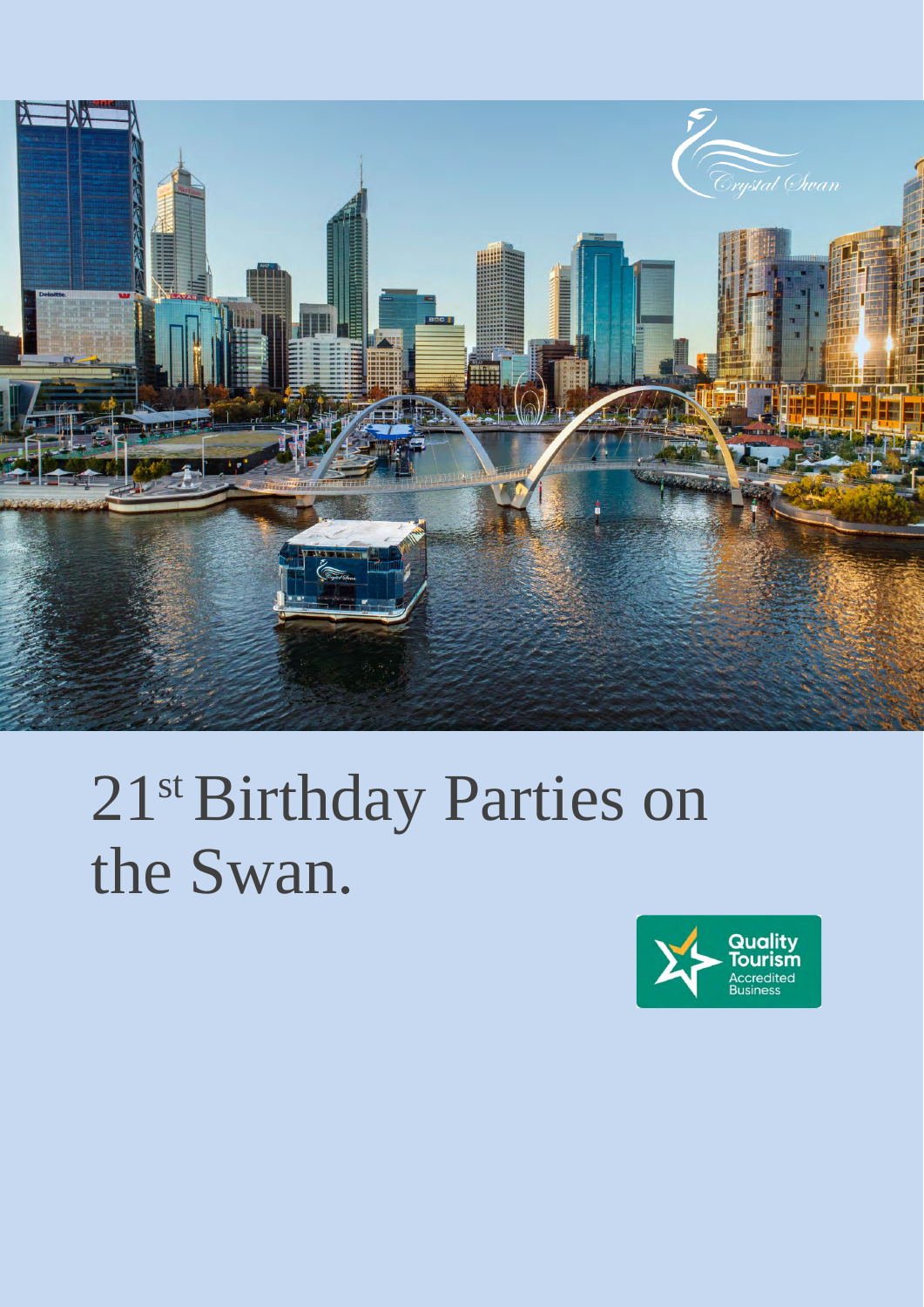







## Theming Partners.



Our theming partners are here to help with your event:

Event Style [www.eventstyle.net.au](http://www.eventstyle.net.au/)

 DJ Tailored Events Group [www.tailoredeventsgroup.com.au](http://www.tailoredeventsgroup.com.au/)

Phenomenon Event Services [www.phenomenon.com.au](http://www.phenomenon.com.au/)

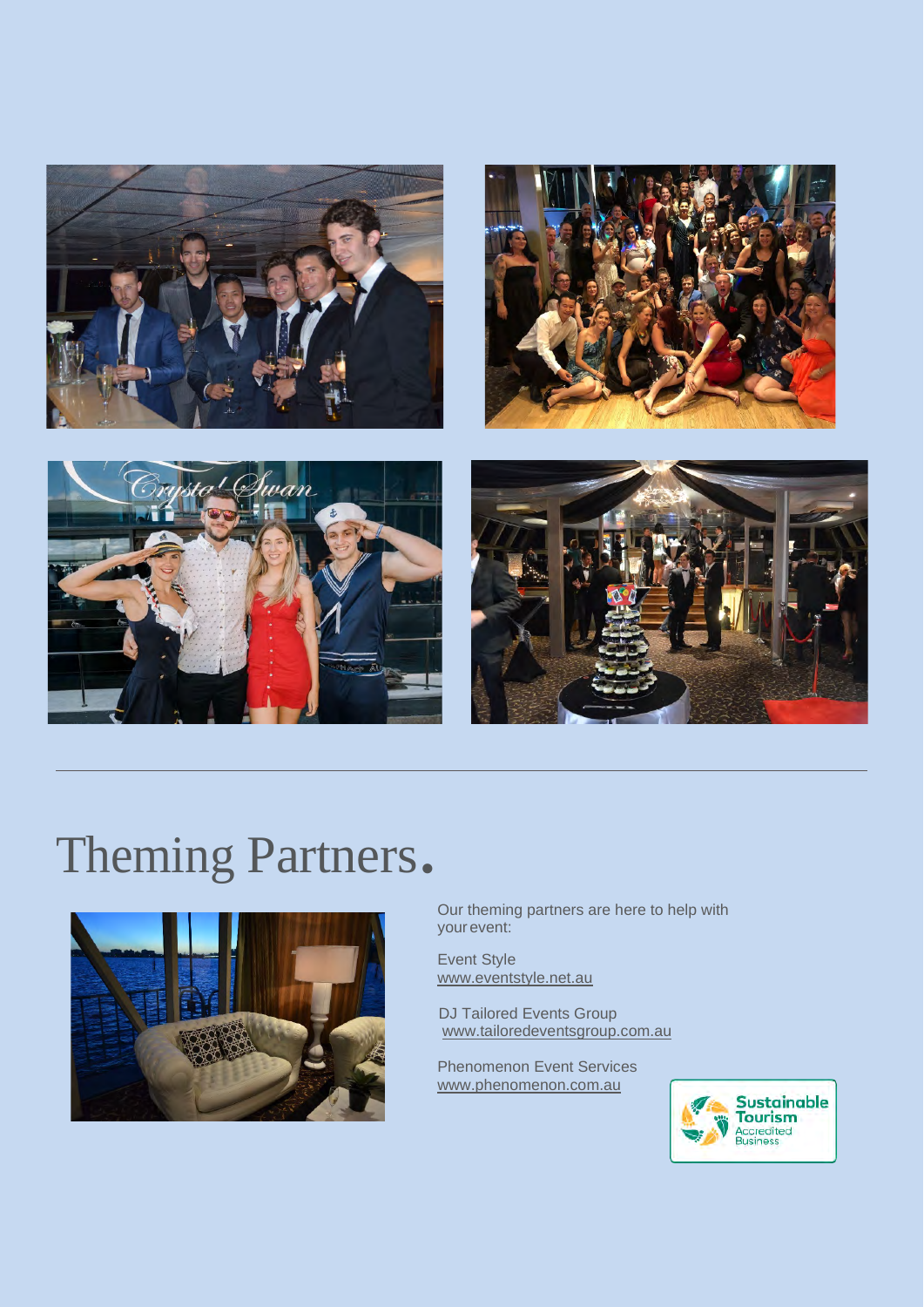## Sample Menus

### Street Food Menu

Design your own menu

Satay Marinated chicken wings with rice noodles (GF)

Asian Style Salad *w/-* rare roast beef (GF) Steamed bao buns, pulled beef *&* honey mustard dressing Mini ginger chicken burgers, lime mayo (GFO) Beef Rendang *w/-* fluffy white rice

Mini beef/lamb slider, brioche bun (GFO) Mini vegetarian slider, brioche bun (V) Beer battered whiting and crispy fries (GF)

Tempura prawns on Asian slaw Pulled beef, chipotle, black bean & rice

Italian meatballs, pasta, sugo & sage Jumbo Chicken & Chilli Sausage, bun Vegetable curry, jasmin rive (V) Crumbed spinach and ricotta ravioli with tomato sauce (V)

(GF) Gluten Free (GFO) Gluten Free Option available (V) Vegetarian *w/-* vegan options

All menus include Dessert Platters of Petits Fours with

Tea & Coffee Station



## Finger Food Menu

*Choose eight items*

#### **Savory Selection**

Marinated prawn spoons (GF) Mini hamburgers, chilli jam (GF option) Lamb slider, tzatziki Vegetarian spring rolls and sweet chilli (V) Chicken/Beef satay sticks, peanut sauce (GF) Assorted sushi (V) (GF) Smoked salmon and roasted capsicum bruschetta Middle eastern spiced meatballs Tempura prawns, curry dipping sauce Fish Goujons, tartare dipping sauce (GF option) Ricotta & spinach sausage roll Mini beef bourguignon pies (GF option) Meat and vegetarian quiches (GF option) Wilted balsamic mushrooms (V) (GF) **Dessert Selection**

Dessert delights (GF options)

#### **Optional extra - Charcuterie Grazing Table**

Assorted cured meats, cheese wheels, breads and local olives

### Beverages

There are two options regarding Beverages for a 21st Birthday Celebration on the Crystal Swan: Cash Bar arrangements or Client may pay with a tab/on consumption where a record of all beverages consumed is tallied at the end of the event. BYO is not permitted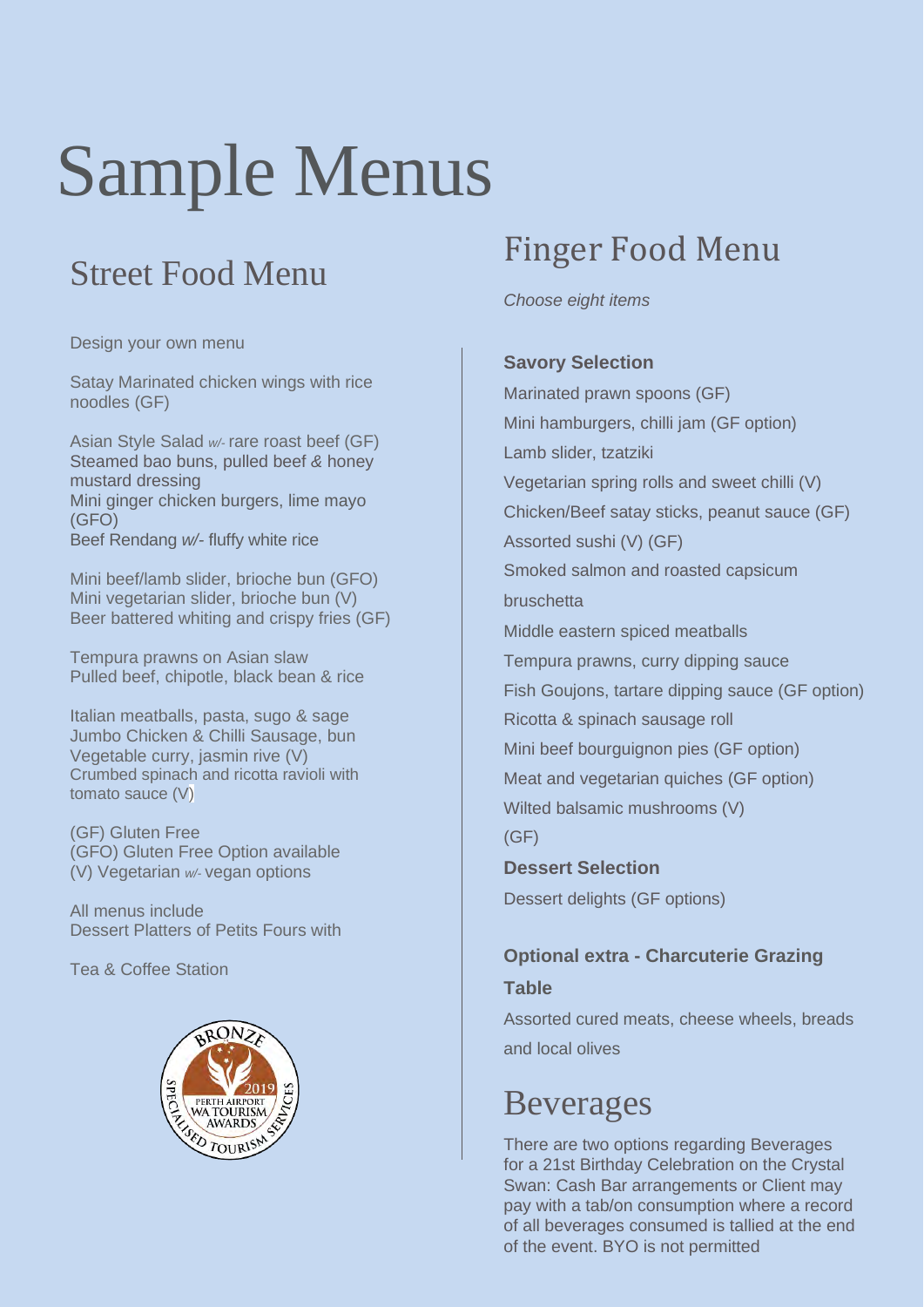# Frequently asked questions.

#### How long is the cruise?

Our 21st Birthday events are for four hours with three of those hours cruising on the Swan River.

#### Where does the vessel cruise?

Your vessel will depart from Barrack Square, travel west under the Narrows bridge past the Old Swan Brewery and into Matilda Bay. Our journey takes us past the University of WesternAustralia and the Royal Perth Yacht Club towards the Raffles Hotel at Canning Bridge, the captain will then steer her down river before it is time to turn around and return to Perth. The journey follows the same route returning to the city and your guests will enjoy the views of Kings Park, the city skyline and river foreshore.

#### Can the vessel anchor up?

Yes. Your vessel can stay anchored for your event – Matilda Bay is the most popular location as it allows panoramic views back towards the city of Perth and is a relatively private area.

#### What about stability?

The Crystal Swan has three hulls, one on each side and one in the middle and combined with the massive weight is a very stable boat when cruising. As with all vessels on the water it will move depending on traffic, but any motion is usually very swift and comfortable.

#### What if a guest is prone to sea sickness?

The Crystal Swan is a very stable vessel and remains on the river, so the incidence of sea sickness is very rare. However, it is recommended that any guest who is concerned should take a sea sickness pill before boarding.

Where do our guests embark/disembark?

The Crystal Swan departs and returns to Barrack Street Jetties at Elizabeth Quay in the Perth CBD.

#### Will someone help me organise my event?

Yes. We have an experienced event coordinator to assist in planning your event. We suggest a visit to us a few weeks prior to discuss the detail including decorations, timing, menus and final costs.

#### Who will be on board on the day to organise my event?

An event coordinator will be onboard to ensure what we deliver on our promises.

The coordinator will help relay your requirements to our chefs, wait staff as well as the DJ to ensure your event is a smooth and memorable occasion.

#### Is there a separate menu and price for children and professionals such as DJ's, photographers etc.?

Yes. Children from 4 years to 12 years usually require a simpler meal of fish & chips which is provided at \$35.00 per child. Professionals will enjoy the same meal as your guests and are charged at \$35.00 each. 13 to 17 years of age are charged at the adult rate minus any alcohol component in the price.

#### Do you cater for special diets?

Yes, your event coordinator will enquire early in the planning process if you have any special dietary requirements so that we may be pre prepared; religious, lifestyle and allergies can allbe accommodated as long as we areinformed.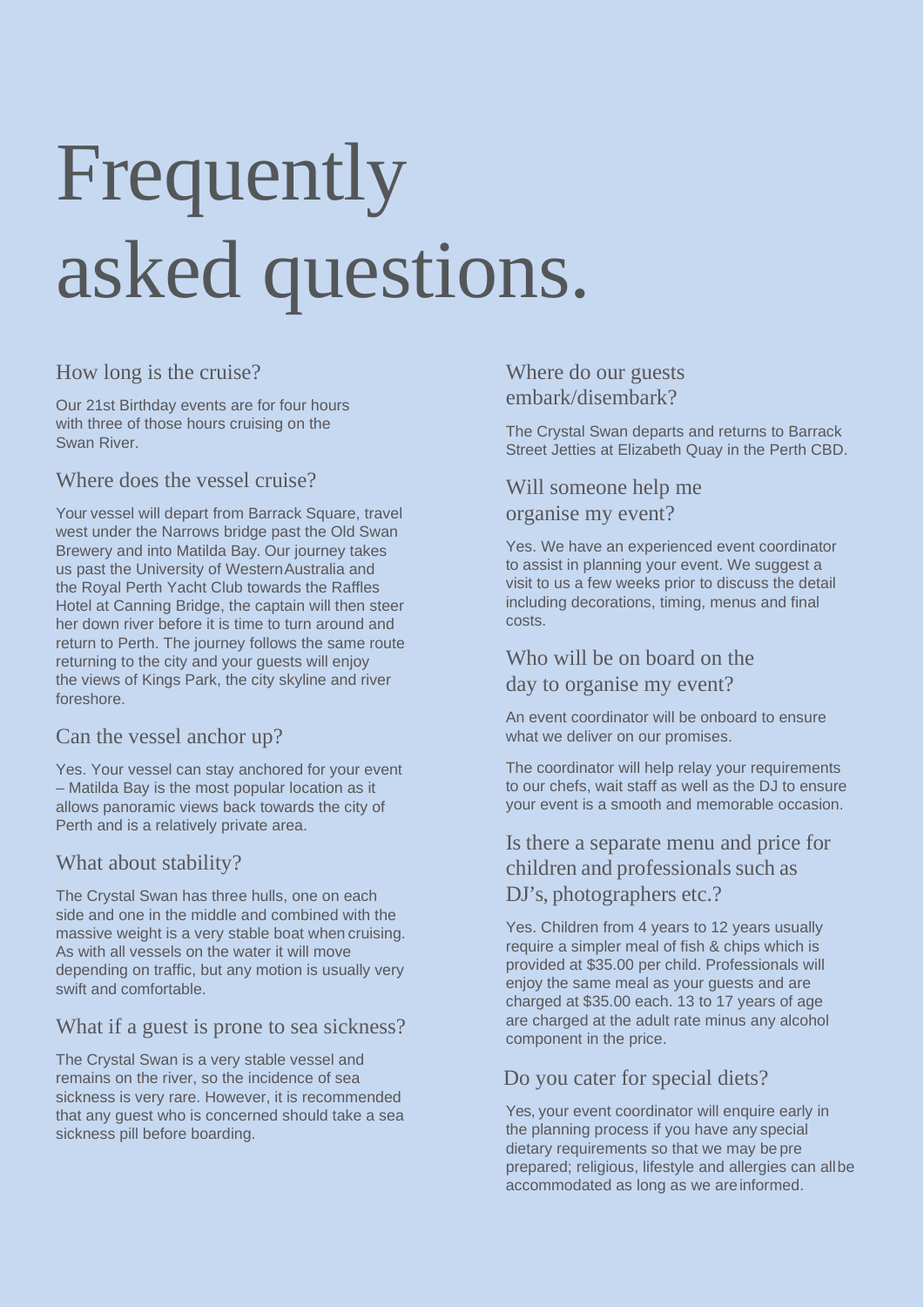### Can I bring my own music/band/ entertainmentonboard?

Yes. You are welcome to use our in-house Spotify account, utilise our Ipod dock, arrange a DJ or even book a live band. If you need any suggestions regarding live music we can also assist. It is best check on our system a couple of days before your event.

#### Do you have preferred suppliers for decorations?

Theming for your event can be quite simple as the vessel provides an ever-changing view as you cruise down the river.

Your coordinator can provide a list of preferred suppliers and some good advice on who to use depending on your requirements.

#### Pricing inclusions

Quotation pricing includes the basic needs for all events; tables, chairs, table cloths, crockery, table napkins, cutlery and glassware as well as the appropriate crew levels and wait staff but does not include items that may be particular to your event.

#### **Capacities**

The vessel can comfortably accommodate up to 100 guests on one level for a formal sit-down meal (up to 170 guests over both levels) and up to 200 guests for a stand-up cocktail style event over both levels.

#### Can I bring my own table decorations and audio visual on board?

Yes. We recommend you deliver the table decorations, floor plan and place cards the day before and our staff will set the venue to your instructions.

#### Are any decorative/ party etc items not permitted?

It is not allowed to fix items, confetti/rice is a no-no, unstable center pieces (they must have a solid base) and candles must be enclosed.

#### Do you have wheel chair access?

Unfortunately, no. The Crystal Swan is not wheel chair friendly although events in the past have included the occasional wheel chair bound guest. There are no disabled toilets onboard and the suitability of the vessel remains at the discretion of the guest concerned.

#### What if it rains? Is windy? Storming?

As we are fully enclosed, rain is no problem, but the wind can be an issue due to the box shape of the boat. Marine Safety places a restriction on the vessel departing the jetty if the winds are 30 knots or stronger although your event will continue at the jetty until the winds subside or the function concludes. Unfortunately, this can happen and therefore is included in the terms and conditions sent to all clients prior to booking. The Master of the vessel will determine if conditions are safe or unsafe.

#### Who will look after my guests during the cruise?

We all will, and your event coordinator will ensure that guests are happy and being well looked after. The staff ratio is approx. 1:15 and both bars are operating during the evening. Your coordinator will work with you to accommodate any changes or special needs that you may have during the evening.

#### What embarkation time should I put on the invitation?

We offer a complimentary 30-minute boarding time and thus recommend that guests arrive 1/2 an hour prior to departure, the Captain may agree to depart after the allocated time but in this case, there will be no extension to the cruising times.

#### What if guests want/need to disembark for any reason during the function?

As our valued client you are welcome to alter the cruising timetable/route but unfortunately water taxis are yet to come to Perth, so arrangements need to be in place with the Captain prior to departure to ensure guest satisfaction.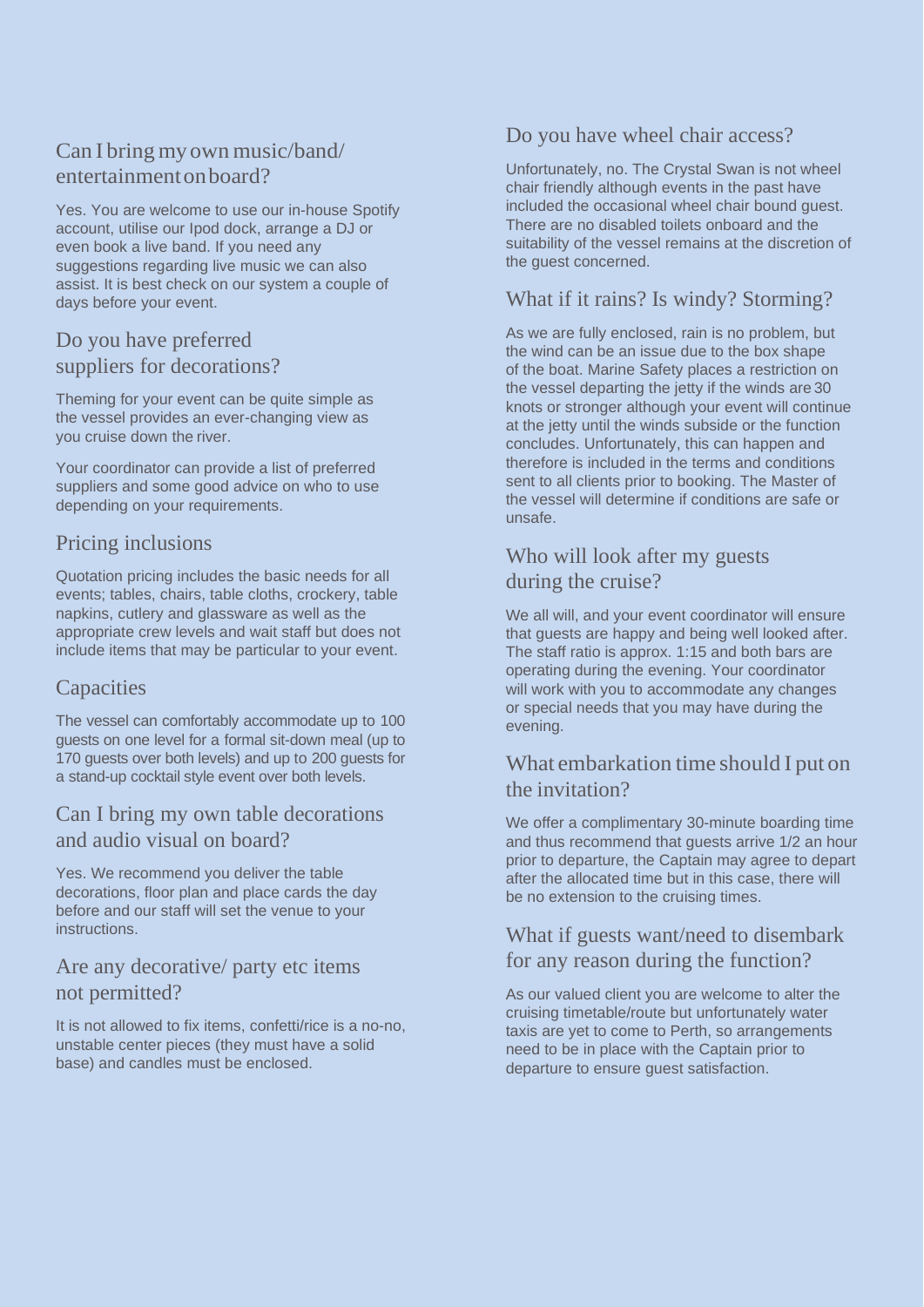#### Can I change the menu?

We are very flexible with our menus; so, if you wish to make changes we are happy to assist. Changes to the menu may incur additional costs.

#### Is there a minimum number of guests?

Yes. The minimum number of adult guests for our event packages begin at 50. You can have numbers less than 50 but must still pay for the minimum charge.

#### Can I bring my own caterers?

Yes. You are welcome to arrange a professional catering company to provide the food, a galley fee will apply, and this fee will be determined by the menu chosen. Food cooked and prepared by a non- registered outlet will not bepermitted.

#### What about my beverages?

Beverages may be paid for by the following arrangements; cash bar or on consumption.

#### Is the food prepared on board? Can i taste the food?

Yes. All menus are prepared and cooked on board in our commercial kitchen although we do not organise food tastings.

Clients can be assured of our food quality by our repeat business and the number of glowing testimonials!

#### Inspections for my event

The vessel is open Monday through Friday 10.00 am to 3.00 pm and on Saturdays by appointment. To arrange an inspection call or email and we will set up a time to suit.

#### What should I do if I want to book a date for my event?

If you are happy then there are two options available; pay the deposit at that time or place a tentative hold for your preferred day. A deposit to secure your booking is then due 7 days after the hold is placed. If a deposit is not received then the date is automatically released, follow up contact is not guaranteed.

#### What happens after I book?

After you have paid the deposit we will send through a receipt and our confirmation form.

Menus with final numbers are due 2 weeks prior to your event with the balance due 7 days prior. In

#### What happens if I cancel?

There is a small grace period of one week, following that you may choose to reschedule another date although if this is not possible, unfortunately the deposit will be forfeited in full.

#### Special Conditions?

Some special conditions may apply for each 21st birthday celebrated onboard;

- Must be a family affair, not just friends only onboard
- Must have substantial food served during the evening
- Guest list required, people not on the guest list will not be permitted to board
- Security may be required.